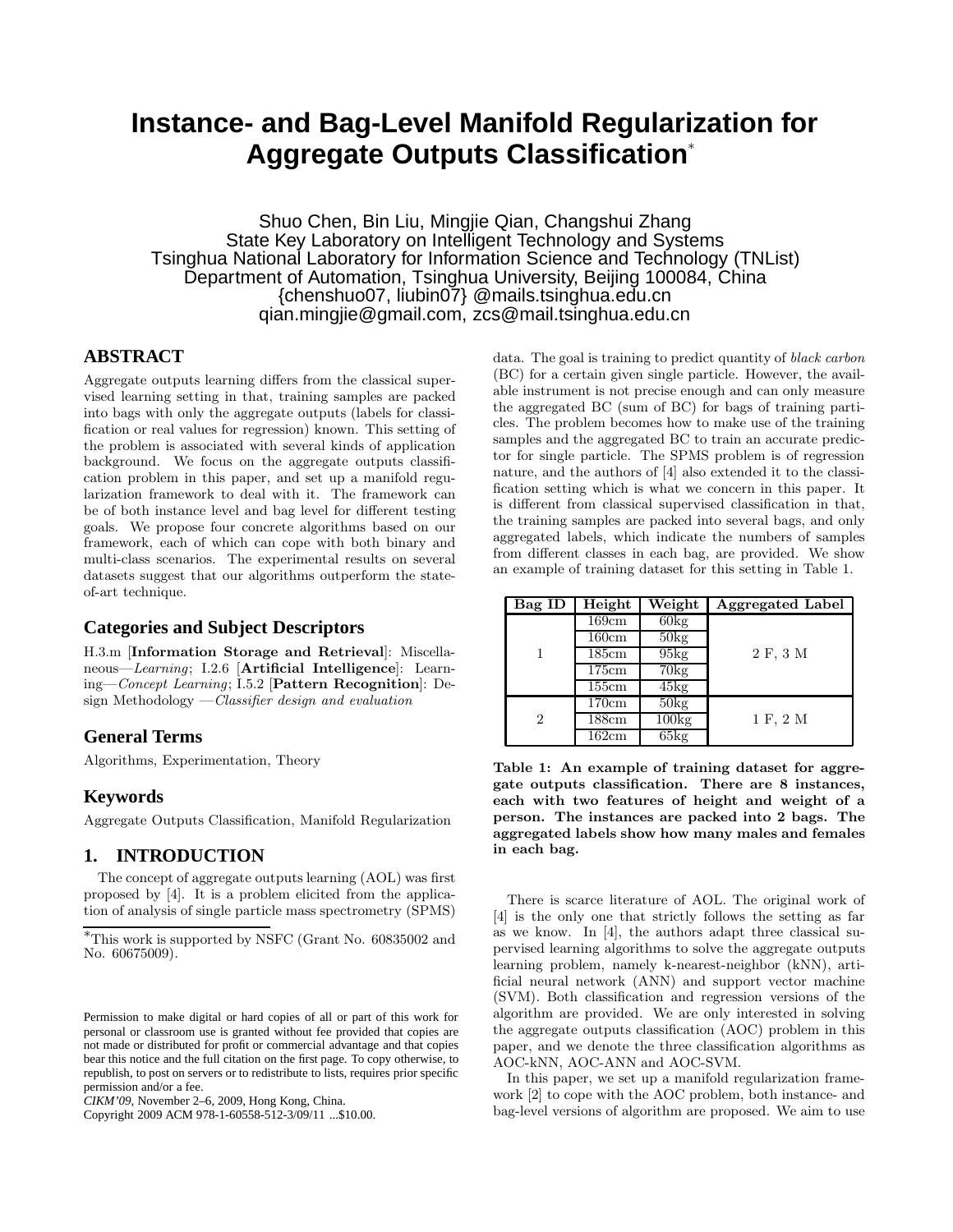a function in a Reproducing Kernel Hilbert Space (RKHS) to predict the label of any sample or the aggregated label of any bag. Our algorithms can serve the binary classification as well as the multi-class scenario, which is not covered in [4] in detail. The experimental results are promising.

#### **2. PROBLEM FORMULATION**

For simplicity, we first introduce in the binary classification scenario, where each sample belongs to one of the two classes. Suppose we are given a training dataset with  $n$  samples  $\{x_1, x_2, \ldots, x_n\}$ .  $x_i$  is the vector representation of the ith sample. We assume that each of the samples  $x_i$  is from the same input space  $\chi$  and  $\chi \in \mathbb{R}^d$ . We also assume that each  $x_i$  is associated with a hidden  $y_i$  that takes the value of  $\pm 1$  for two different classes. The label space is denoted by  $\psi$ . However, these labels cannot be observed directly. The n samples are aggregated into m disjunct bags, and an  $m \times n$ aggregating matrix  $A$  is provided. The element of  $A$  is given by

$$
A_{ij} = \begin{cases} 1 & \text{if } \mathbf{x}_j \text{ belongs to the } i\text{th bag} \\ 0 & \text{otherwise} \end{cases}
$$
 (1)

We denote the *m* bags as  $\mathscr{B}_1, \mathscr{B}_2, \ldots, \mathscr{B}_m$ , with each  $\mathscr{B}_i \in$  $\mathfrak{B}$ .  $\mathfrak{B}$  is the space of the bags. We are also provided with an  $m$ -dimensional column aggregated labels vector  $b$ , with its each element  $b_i$  equaling the sum of the hidden labels associated with the samples in the th bag. For example, given the th bag containing 5 positive samples and 3 negative samples, the value of  $b_i$  is 2. Our goals for the AOC problem can be both transductive and inductive. For the transductive goal, we hope to give the label of each training  $x_i$  that is as close to  $y_i$  as possible. Very often, our inductive goal is simplified to get a good predictive accuracy on a test dataset with known labels that is from the same distribution as that of the training set.

The above goals are of instance level, which means that our trained classifier is supposed to act on single instance. We also propose to train bag-level classifiers in this paper. Our bag-level goal can only be inductive, since all the aggregated labels of the training bags are given. We thus expect our bag-level classifier to give as accurate aggregated labels on test bags as possible.

Moreover, the bag-level classifier can also serve the goal of instance classification. All we need is to deem the instances for testing as bags with only one instance. As shown in our experiments, they also yield competitive results of error rate.

When considering the case of multi-class classification, we only need to add a modification to the formulation mentioned above. We suppose  $c$  classes are taken into account in the problem, where c is an integer and  $c \geq 3$ . Rather than a scalar of value  $\pm 1$ , any of the hidden labels is now represented by a c-dimensional 0-1 vector **y** with its *i*th element indicating whether the associated sample belongs to the th class or not. The vector *b* is replaced by an  $m \times c$  matrix *B* with  $B_{ij}$  equaling the number of the samples in the *i*th bag that belongs to the  $j$ th class.

# **3. INSTANCE-LEVEL MANIFOLD REGU-LARIZATION FOR AOC**

We start with binary classification case first. After choosing a Mercer kernel  $K : \chi \times \chi \to \mathbb{R}$ , an RKHS ensues. We denote it as  $\mathcal{H}_K$  and it is a space of functions  $\chi \to \mathbb{R}$ . There is also an associated norm  $\|\cdot\|_K$  for  $\mathcal{H}_K$ . (One can refer to [5] for more details of Mercer kernel, RKHS and the associated norm). We thus want to learn a soft label function  $f \in \mathcal{H}_K$  so that

$$
f^* = \underset{f \in \mathcal{H}_K}{\arg \min} \, L(A, b, f) + \gamma_1 \|f\|_K^2 + \gamma_2 \|f\|_I^2 \tag{2}
$$

where  $L(A, b, f)$  is the loss function concerning the aggregate outputs.  $||f||_K^2$  is the square of norm in  $\mathcal{H}_K$ . It penalizes the complexity of f in  $\mathcal{H}_K$ .  $||f||_I^2$  is a term that penalizes the unsmoothness of f on the given samples.  $\gamma_1$  and  $\gamma_2$  are two positive parameters that control the tradeoff between the terms. We explain each of the three terms as follows.

For the convenience in the later optimization process, we use two kinds of loss function  $L(A, b, f)$  in this paper

$$
L_1(A, b, f) = \sum_{i=1}^{m} U_{\epsilon}((A\hat{f})_i - b_i)
$$
 (3)

$$
L_2(A, b, f) = (A\hat{f} - b)^T (A\hat{f} - b)
$$
 (4)

where

$$
U_{\epsilon}(t) = H_{-\epsilon}(t) + H_{-\epsilon}(-t)
$$
\n(5)

$$
H_{\theta}(t) = \max(0, \theta - t) \tag{6}
$$

 $H_{\theta}(t)$  is the widely used hinge loss function and  $L_1(A, b, f)$ can be comprehended as a vector version of the double sided hinge loss.  $L_2(A, b, f)$  is a quadratic loss.

By manipulating the expanded version of representor theorem in  $[2]$ , the learned function  $f$  shall have the form of

$$
f(\mathbf{x}) = \sum_{i=1}^{n} \alpha_i K(\mathbf{x}_i, \mathbf{x})
$$
 (7)

As a result,

$$
||f||_K^2 = \alpha^T \mathcal{K}\alpha
$$
 (8)

where  $K$  is the kernel matrix defined on the training dataset.  $\alpha = [\alpha_1, \alpha_2, \dots, \alpha_n]^T$  is the vector of representing weights. Using the vector form one could write

$$
\hat{f} = \mathcal{K}\alpha \tag{9}
$$

where  $\hat{f}$  is the vector of the values by imposing f on the training samples.

 $||f||_I^2$  term is used to penalize the unsmoothness of function  $f$ . We use

$$
||f||_I^2 = \hat{f}^T \mathcal{R}\hat{f}
$$
 (10)

where  $R$  is the graph Laplacian regularizer ([2]).

Thus, when using  $L_1$  as loss function, (2) becomes the following optimization problem

$$
\min_{\alpha} \sum_{i=1}^{m} U_{\epsilon}((A\mathcal{K}\alpha)_{i} - b_{i}) + \gamma_{1}\alpha^{T}\mathcal{K}\alpha + \gamma_{2}\alpha^{T}\mathcal{K}\mathcal{R}\mathcal{K}\alpha \quad (11)
$$

when  $L_2$  is used, it becomes

$$
\min_{\alpha} (A\mathcal{K}\alpha - b)^{T} (A\mathcal{K}\alpha - b) + \gamma_{1}\alpha^{T} \mathcal{K}\alpha + \gamma_{2}\alpha^{T} \mathcal{K}\mathcal{R}\mathcal{K}\alpha
$$
 (12)

We denote the two algorithms corresponding to (11) and (12) as AOC-manifold-il-L1 and AOC-manifold-il-L2.

For the optimization problem (11), it can be reformulated as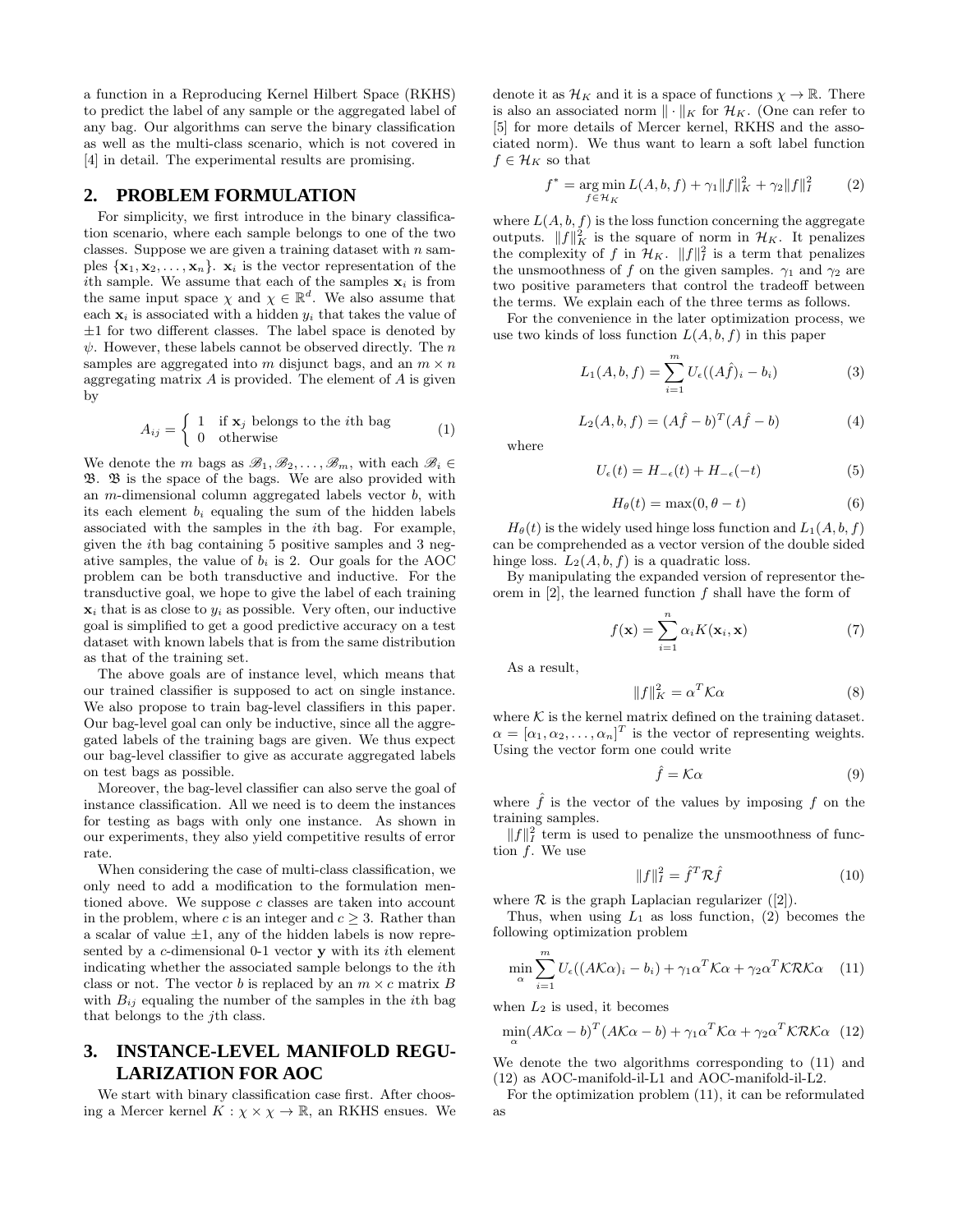$$
\min_{\alpha,\eta} \sum_{i=1}^{m} \eta_i + \alpha^T (\gamma_1 \mathcal{K} + \gamma_2 \mathcal{K} \mathcal{R} \mathcal{K}) \alpha \tag{13}
$$

subject to

$$
\eta_i \ge 0, \forall i = 1, 2, \dots, m \tag{14}
$$

$$
-\epsilon - \eta_i \le (A\mathcal{K}\alpha - b)_i \le \epsilon + \eta_i, \forall i = 1, 2, \dots, m \qquad (15)
$$

This is a standard quadratic optimization setting and can be solved efficiently.

The solution of the optimization problem (12) can be written in an analytical form

$$
\alpha = (KA^T AK + \gamma_1 K + \gamma_2 KRK)^{\dagger} KA^T b \tag{16}
$$

Now, let us consider the multi-class classification scenario. We need to modify our formulation (2) to

$$
F = [f_1, f_2, \dots, f_c]
$$
  
= 
$$
\argmin_{f_i \in \mathcal{H}_K, \forall i=1,2,\dots,c} \left\{ L(A, B, F) + \gamma_1 \sum_{i=1}^c \|f_i\|_K^2 + \gamma_2 \sum_{i=1}^c \|f_i\|_I^2 \right\}
$$
 (17)

Similar with (3) and (4), we adapt the two loss functions as

$$
L_1(A, B, F) = \sum_{i=1}^{m} \sum_{j=1}^{c} U_{\epsilon}((A\hat{F})_{ij} - B_{ij})
$$
 (18)

$$
L_2(A, B, F) = tr((A\hat{F} - B)^T(A\hat{F} - B))
$$
 (19)

By using the representor theorem, the optimization problems using the two different loss functions become

$$
\min_{\alpha} \sum_{i=1}^{m} \sum_{j=1}^{c} U_{\epsilon}((A\mathcal{K}\alpha)_{ij} - B_{ij}) + \gamma_1 \operatorname{tr}(\alpha^T \mathcal{K}\alpha) + \gamma_2 \operatorname{tr}(\alpha^T \mathcal{K}\mathcal{R}\mathcal{K}\alpha)
$$
\n
$$
\min_{\alpha} \operatorname{tr}((A\mathcal{K}\alpha - B)^T (A\mathcal{K}\alpha - B)) + \gamma_1 \operatorname{tr}(\alpha^T \mathcal{K}\alpha)
$$
\n(20)

$$
+\gamma_2 tr(\alpha^T \mathcal{K} \mathcal{R} \mathcal{K} \alpha) \qquad (21)
$$

These two optimization problems can be solved similarly to the binary case, and we omit the details for briefness.

## **4. BAG-LEVEL MANIFOLD REGULARIZA-TION FOR AOC**

For bag-level classifier in binary classification case, we want to learn a function  $q$ 

$$
g = \underset{g \in \mathcal{H}_{K_b}}{\arg \min} L(A, b, g) + \gamma_1 \|g\|_{K_b}^2 + \gamma_2 \|g\|_{I}^2 \qquad (22)
$$

Where  $K_b : \mathfrak{B} \times \mathfrak{B} \to \mathbb{R}$  is a Mercer kernel.  $\mathcal{H}_{K_b}$  is the associated RKHS with a norm  $\|\cdot\|_{K_b}$ . Similar with the instance-level scenario, we can use two different loss functions

$$
L_1(A, b, g) = \sum_{i=1}^{m} U_{\epsilon}(g_i - b_i)
$$
 (23)

$$
L_2(A, b, g) = (g - b)^T (g - b)
$$
 (24)

The two optimization problems guided by representor theorem can be written as

$$
\min_{\beta} \sum_{i=1}^{m} U_{\epsilon}((\mathcal{K}_b \beta)_i - b_i) + \gamma_1 \beta^T \mathcal{K}_b \beta + \gamma_2 \beta^T \mathcal{K}_b \mathcal{R}_b \mathcal{K}_b \beta
$$
 (25)

$$
\min_{\beta} (\mathcal{K}_b \beta - b)^T (\mathcal{K}_b \beta - b) + \gamma_1 \beta^T \mathcal{K}_b \beta + \gamma_2 \beta^T \mathcal{K}_b \mathcal{R}_b \mathcal{K}_b \beta
$$
 (26)

Algorithms associated with (25) and (26) will be mentioned as AOC-manifold-bl-L1 and AOC-manifold-bl-L2. Here  $\mathcal{K}_b$  is the kernel matrix on the training bags. We use the set kernel from [3] and write

$$
\mathcal{K}_b = A \mathcal{K} A^T \tag{27}
$$

where  $K$  is the instance-level kernel matrix we used before.  $\mathcal{R}_b$  can be calculated similarly.

The solutions of (25) and (26) can be given by an optimization problem and an analytical form, similarly to case of instance-level classifier.

The bag-level classifiers for the multi-class scenario can be constructed analogously. We omit the derivation here due to the lack of space.

#### **5. EXPERIMENTS AND DISCUSSION**

In this section, we conduct our experiments on ionosphere from UCI datasets ([1]). It is originally collected for supervised learning. There are no natural bags constructed specifically for the AOC problem. Thus we need to create the aggregation ourselves. There are two parameters  $r$  and  $n_b$  we vary for the aggregation in our experiments.  $r$  is the "randomness" within bags  $([4])$  and  $n<sub>b</sub>$  is the number of samples per bag.

Our algorithms include AOC-manifold-il-L1, AOC-manifoldil-L2, AOC-manifold-bl-L1 and AOC-manifold-bl-L2. We have realized AOC-kNN and AOC-ANN in [4] for comparison. We did not compare with AOC-SVM mainly because it is too time-consuming. For the ionosphere dataset with 351 samples for training, the problem cannot be solved in one day.

We evaluate the performances of the six algorithms on both instance level and bag level. For the instance-level evaluation, we conduct both transductive and inductive experiments. We list these settings and descriptions in Table 2, where "norm of error" criterion for bag-level setting is  $||g - b||_2$  for binary case and  $||G - B||_F$  for multi-class case.

Each setting of our experiments is repeated 100 times to give statistical results. The difference between each running time is due to the random swap indicated by  $r$  and the randomly divided dataset for training and testing.

Ionosphere is a dataset targeting free electrons in the ionosphere. There are 351 samples in the dataset, and each one has 34 features. The samples are labeled with "Good" or "Bad", indicating whether the data reveals the structure of the ionosphere or not. The results are reported in Fig. 1–3 and Table 3. AOC-manifold-bl-L1 and AOC-manifold-bl-L2 have very similar performances on this dataset, and their curves overlap for the most part.

From the results of the experiments, we reach the following conclusions:

1. Our four algorithms based on manifold regularization are generally better in error rate for instance-level setting and norm of error for bag-level setting than AOCkNN and AOC-ANN.